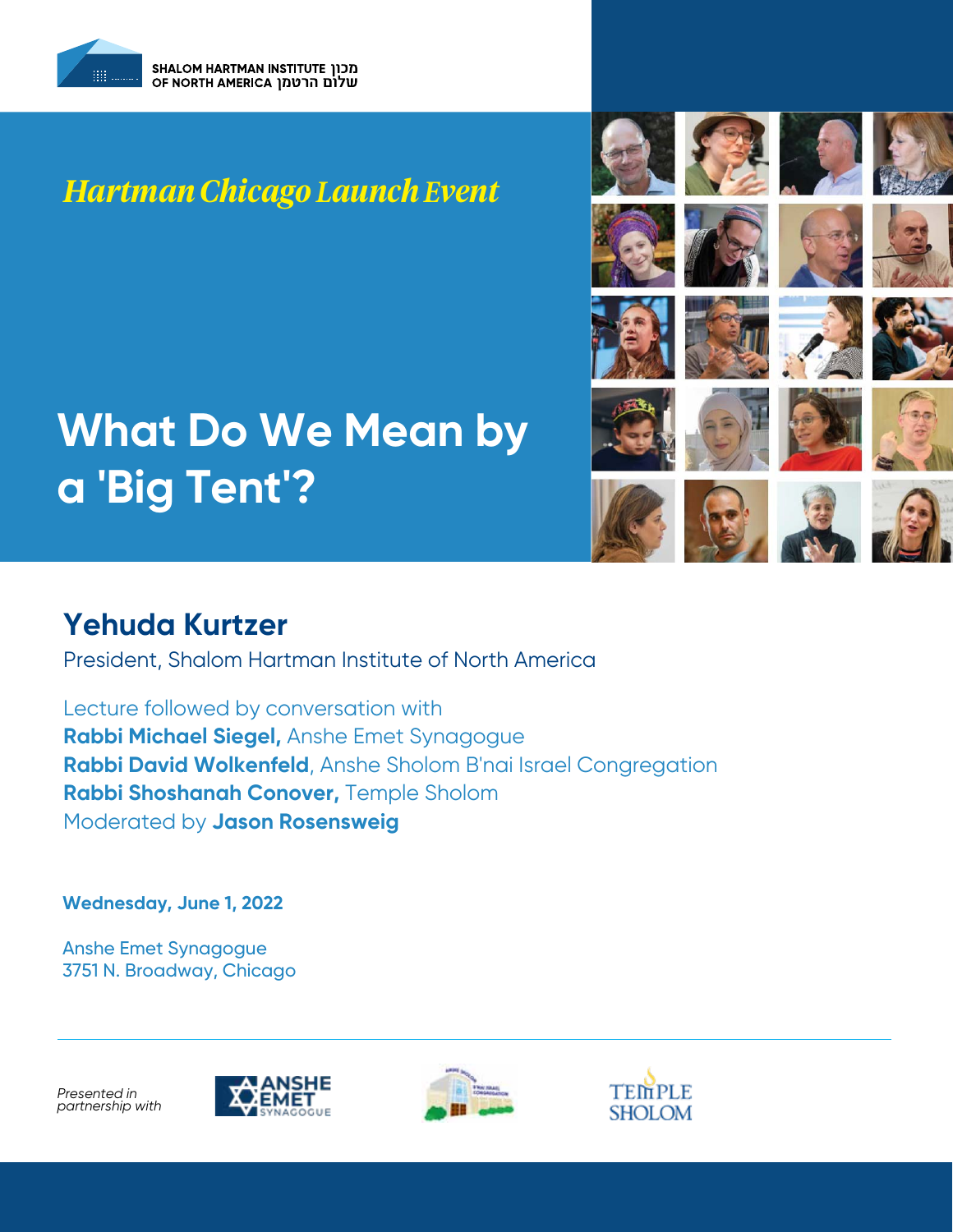## **Introducing the Hartman Chicago Team**

### Dear Friends,

Welcome! The Shalom Hartman Institute is growing, bringing our work, our faculty, and our ideas to regional centers across North America including our newest cities, Chicago and Boston. We are excited to pursue our mission to strengthen the Jewish people as we forge a vibrant and healthy future together within the larger Chicago Jewish community. In the coming months we will convene energetic volunteer and professional leaders from across our beautifully diverse community for learning, partnership, and collective conversation around the relevant issues facing the Jewish communal landscape today, both in North America, and in Israel.

Our local community faces various challenges as the landscape of American Judaism changes, and, in many ways, innovates – and as our personal and communal relationship to a shared past and present also evolve. It is an exciting moment as Hartman ideas and Hartman Torah come to the Chicagoland area with a goal of creating shared spaces for diverse communities of learners across difference.

The Chicago Jewish community is special - already robust and thriving in so many ways. The Hartman Institute is here to offer support, to help make it stronger, and to bring together its distinct parts into a vital whole. Thank you for helping us to accomplish this crucial work and for being here this evening.

Yours in community,

Jason Rosensweig Director of Chicago



**Jason Rosensweig** comes to Hartman with a background in academia, Jewish advocacy, coalition-building, and public service. He holds a PhD from the University of Chicago and also serves as a Commissioner on the Illinois Commission on Discrimination and Hate Crimes. His passion is bringing together different groups and people to build communities for learning, mutual understanding, and positive change. He can be contacted at **jason.rosensweig@shalomhartman.org**.

**Natalie Dibo,** Midwest Program Coordinator, joins Hartman from Northwestern Hillel as the Doppelt Director of Engagement. Natalie also served on Mishkan Chicago's staff team, and in leadership roles within Moishe House and YLD Pride. Natalie is excited to bring her passion of community building to the new Chicago regional team. She can be contacted at **natalie.dibo@shalomhartman.org**.

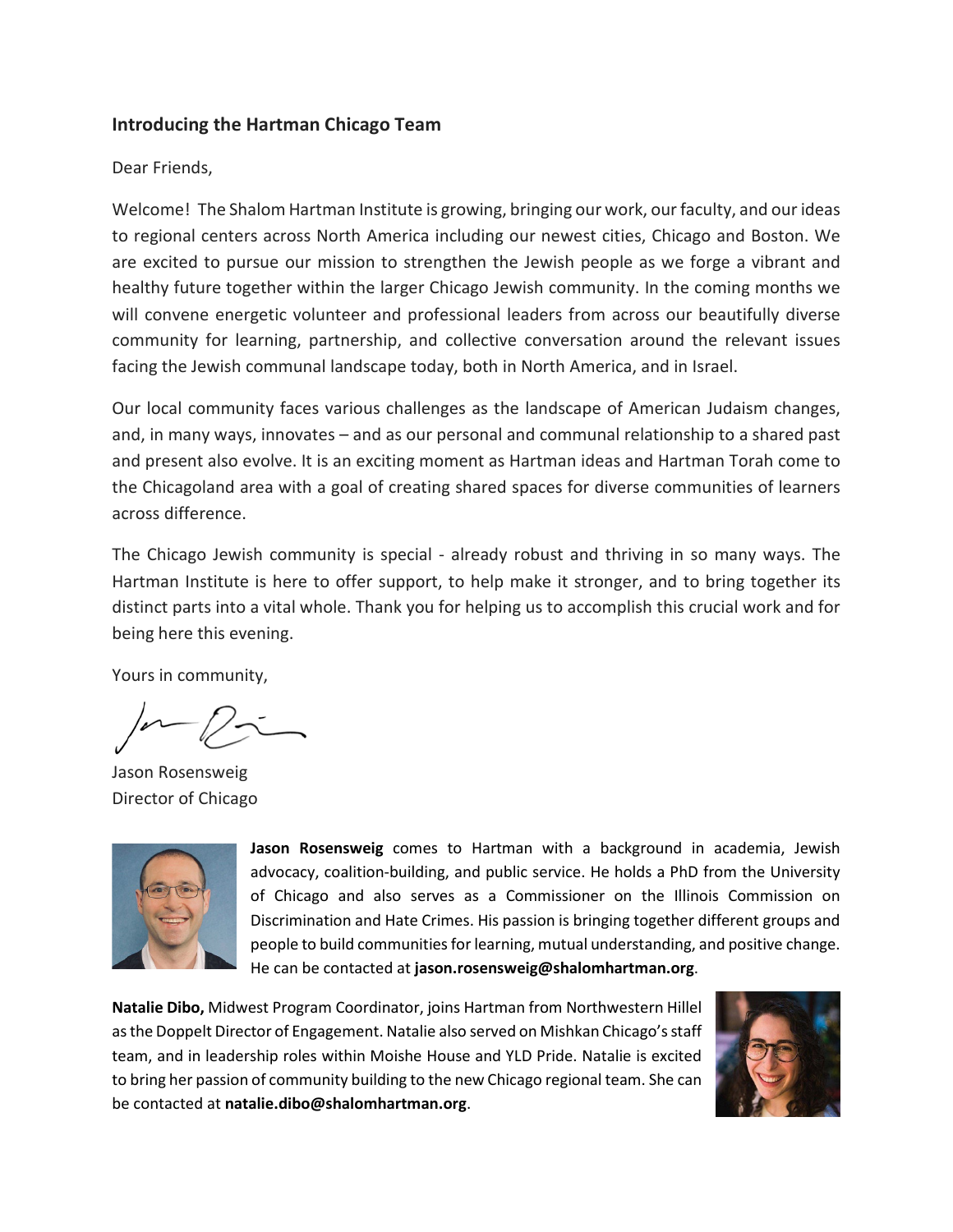

# מכון SHALOM HARTMAN<br>שלום הרטמן INSTITUTE

## **What Do We Mean by a 'Big Tent'?**

|    | <b>Two Images of Community</b>           | 1              |
|----|------------------------------------------|----------------|
| 1. | Avot d'Rabbi Natan 7                     | 1              |
| 2. | Mishnah Bava Batra 1:5                   | 1              |
|    | <b>Strategies for Building Community</b> | $\overline{2}$ |
|    | The Values of a Big Tent                 | 3              |
| 3. | Song of Songs Rabbah 2:5:3               | 3              |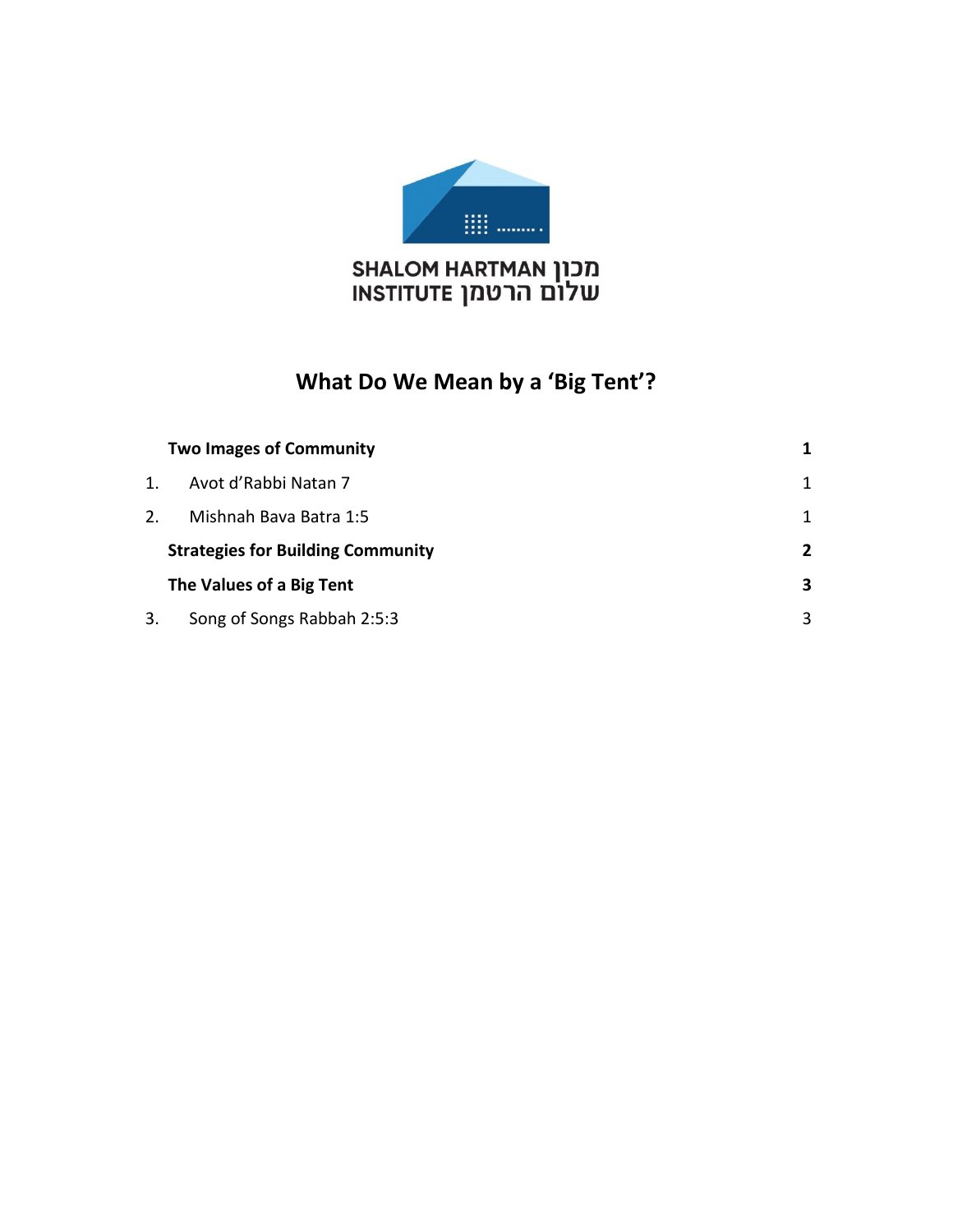## **I. Two Images of Community**

## <span id="page-3-1"></span><span id="page-3-0"></span>**1. Avot d'Rabbi Natan 7**

יִיְהִי בֵּיתִךְ פָּתוּחַ לִרְוָחָה״: כֵּיצַדּיִ מְלַמֵּד שֵׁיִּהֵא בֵּיתוֹ שֵׁל אָדָם פָּתוּחַ לִרְוָחָה לַדָּרוֹם ֿוּלְמִזְרָח וּלְמַעֲרָב וְלֵצָּפוֹן כְּגוֹן (שֵׁעָשָׂה) אִיּוֹב, שֵׁעָשָׂה אַרְבָּעָה פְּתָחִים לְבֵיתוֹ. וְלָמֶּה עָשָׂה אִיּוֹב אַרְבַּעַה פְּתַחִים לְבֵיתוֹ? כְּדֵי שֶׁלֹּא יִהְיוּ עֵנְיִּים מִצְטַעֲרִים לְהַקִּיף אֶת כָּל הַבָּיִת. הַבָּא מִן הַצָּפוֹן יִכָּנֵס כְּדַרְכּוֹ, הַבָּא מִן הַדַּרוֹם יִכְּנֵס כְּדַרְכּוֹ, וְכֵן לְכָל רוּחַ. לִכָּךְּ עַשָׂה אִיּוֹב אַרְבָּעַה ּ פְּתַחִים לְבֵיתוֹ:

*Let your house be open to all*. How so? This teaches that a person's house should be open to all sides: the south, the east, the west, and the north. This is like Job, who made four doors to his house. And why did Job make four doors to his house? So that the poor would not have to trouble themselves to go around the whole house. Someone who came in from the north would enter from that direction, and someone who came in from the south would enter from that direction, and so with every direction. That is why Job made four doors to his house.

## <span id="page-3-2"></span>**2. Mishnah Bava Batra 1:5**

ְּכּוֹפִין אוֹתוֹ לִבְנוֹת בֵּית שַׁעַר וְדֵלֵת לֵחָצֵר .רַבָּן שִׁמְעוֹן בֵּן גַּמִלִיאֵל אוֹמֵר, לֹא כָל הַחֵצֵרוֹת ּרְ אוּיוֹת לְבֵית שָׁעַר. כּוֹפִין אוֹתוֹ לִבְנוֹת לָעִיר חוֹמָה וּדְלָתַיִם וּבְרִיחַ .רַבָּן שִׁמְעוֹן בֵּן גַּמְלִיאֵל אוֹמֵר, לֹא כָל הָעֲיָרוֹת רְאוּיוֹת לְחוֹמָה. כַּמָּה יְהֵא בָעִיר וִיהֵא כְאַנְשֵׁי הָעִיר, שְׁנֵים עָשָׂר ּחֹדֶשׁ. קָנָה בַּהּ בֵּית דִּירַה, הַרֵּי הוּא כְאַנְשֶׁי הַעָיר מִיַּד:

The residents of a courtyard can compel each inhabitant of that courtyard to financially participate in the building of a gatehouse and a door to the jointly owned courtyard. Rabban Shimon ben Gamliel disagrees and says: Not all courtyards require a gatehouse, and each courtyard must be considered on its own in accordance with its specific needs. Similarly, the residents of a city can compel each inhabitant of that city to contribute to the building of a wall, double doors, and a crossbar for the city. Rabban Shimon ben Gamliel disagrees and says: Not all towns require a wall. With regard to this latter obligation, the mishna asks: How long must one live in the city to be considered like one of the people of the city and therefore obligated to contribute to these expenses? Twelve months. But if he bought himself a residence in the city, he is immediately considered like one of the people of the city.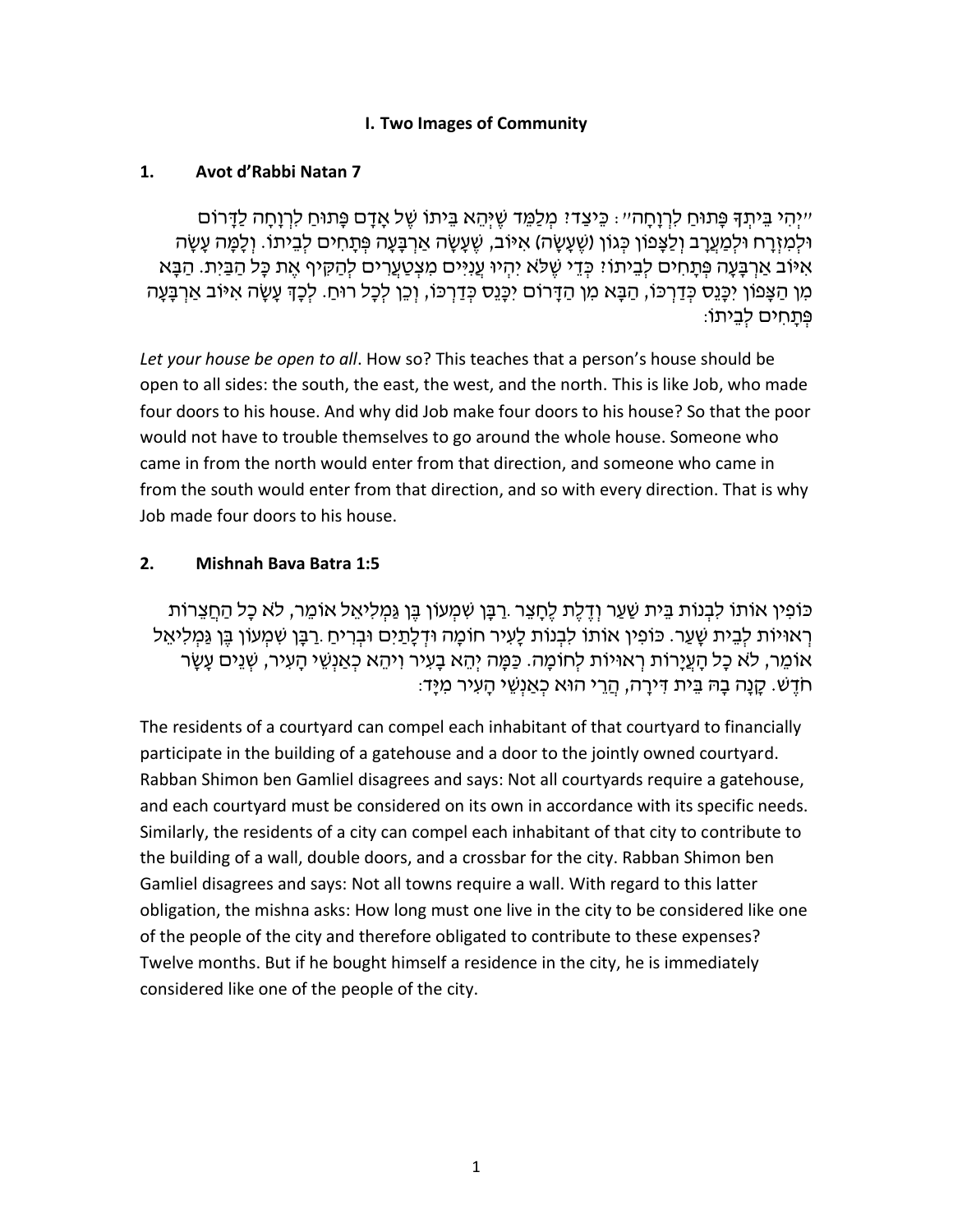**II. Strategies for Building Community**

<span id="page-4-0"></span>